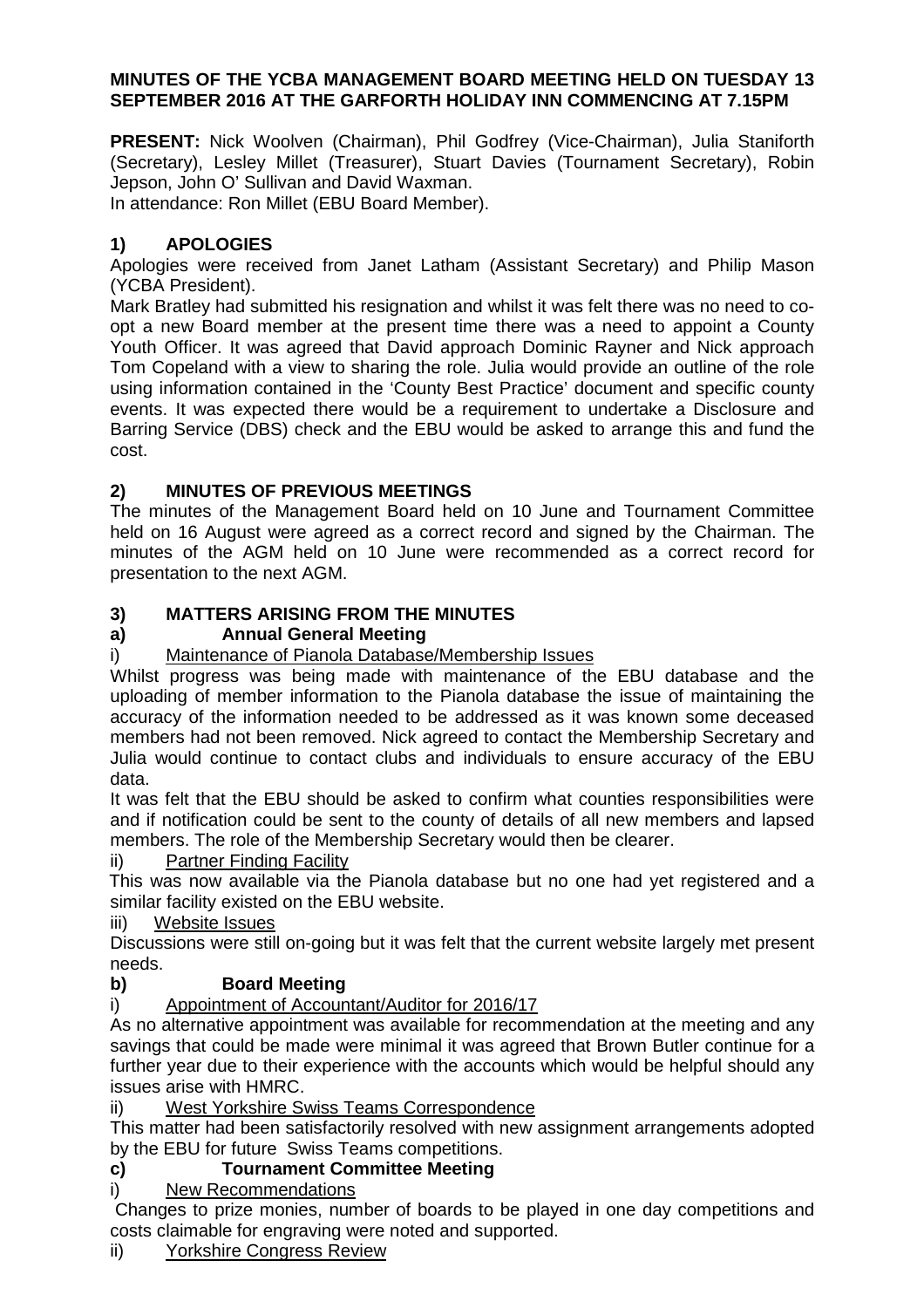The Mountbatten room would not be required for the Friday competitions. iii) Tournament Director Manual

It was agreed that a Tournament Organiser's Manual was more appropriate and Lesley and Ron agreed to produce an initial draft.

# **4) BRIDGE DEVELOPMENT UPDATE**

### **a) Coaching for experienced team players**

Ian Johns had arranged for David Bakshi to deliver a course at Wakefield Bridge Club on Sunday 11 December 2016 between 10.30 and 4.30 p.m. at a total cost of around £800.

It was agreed that Yorkshire League players from divisions 1-3 be invited to attend at a cost of £10 per head. Stuart would send details of players to Phil who would set up a group contact list on Pianola which Ian Johns could utilise.

### **b) Best practice initiative**

Members of the Bridge Development Committee were arranging to visit affiliated clubs whose membership had fallen with a view to offering support and also to establish liaison with non-affiliated clubs to outline the value of EBU membership. It was accepted that whilst many players only wanted to play social bridge in venues other than an affiliated club participation could lead to new members and so should be encouraged. Transition from classes to club bridge sessions could be an uncomfortable experience for new players and this needed to be addressed.

### **c) Grants for membership drive**

Information produced by Ron had been circulated which outlined that YCBA had been selected for a pilot project to support a membership drive for which 3,000 euros had been made available from the European Bridge League along with around £5,000 from the EBU and the counties own resources for which there was an agreed sum of £3,000 for youth bridge and £3,000 for bridge development. It was noted that the county was below the average for bridge players in relation to population. David raised the issue of who provided trained teachers with support as only one individual (Tich Glenfield) was known to undertake this role. It was felt a structure needed to be established to administer the funding and consultants would need be employed. The EBU had produced a ranking of club membership and this could be used. Areas for advertising such as shopping centres, work places and local websites could be used.

It was agreed that YCBA should accept the offer.

# **d) Facebook Page**

It was agreed that a Facebook page should be established as social media was now a recognised means of communication particularly with younger people.

# **5) PUBLICATION OF NEWSLETTER REVIEW**

The latest newsletter had been distributed via Pianola to around 60% of members with feedback requested. There had been 18 positive responses and two negative with fourteen immediately unsubscribing. It was agreed that there was a need to include up to date, varied and interesting material. Lesley agreed to include information about Learn Bridge, Ron about the membership drive and Phil on the partner finding facility. Nick would look at a bidding competition.

It was agreed to continue the newsletter with the same arrangements subject to a further review.

#### **6) ARRANGEMENTS FOR MEMBERS MEETING AND NEXT AGM**

The Members' meeting would take place prior to the Mixed Pivot Teams event at Bradford Bridge Club on Sunday 27 November 2016 commencing at 11.30 a.m. Use of the downstairs room would be needed and brunch type refreshments provided from 11.00 a.m. The agenda would include national and county updates with specific reference to the membership drive, a request for feedback on the newsletter and the usual open forum The secretary would make the necessary arrangements.

| ⌒ |  |
|---|--|
|   |  |

Date:-----------------------------------